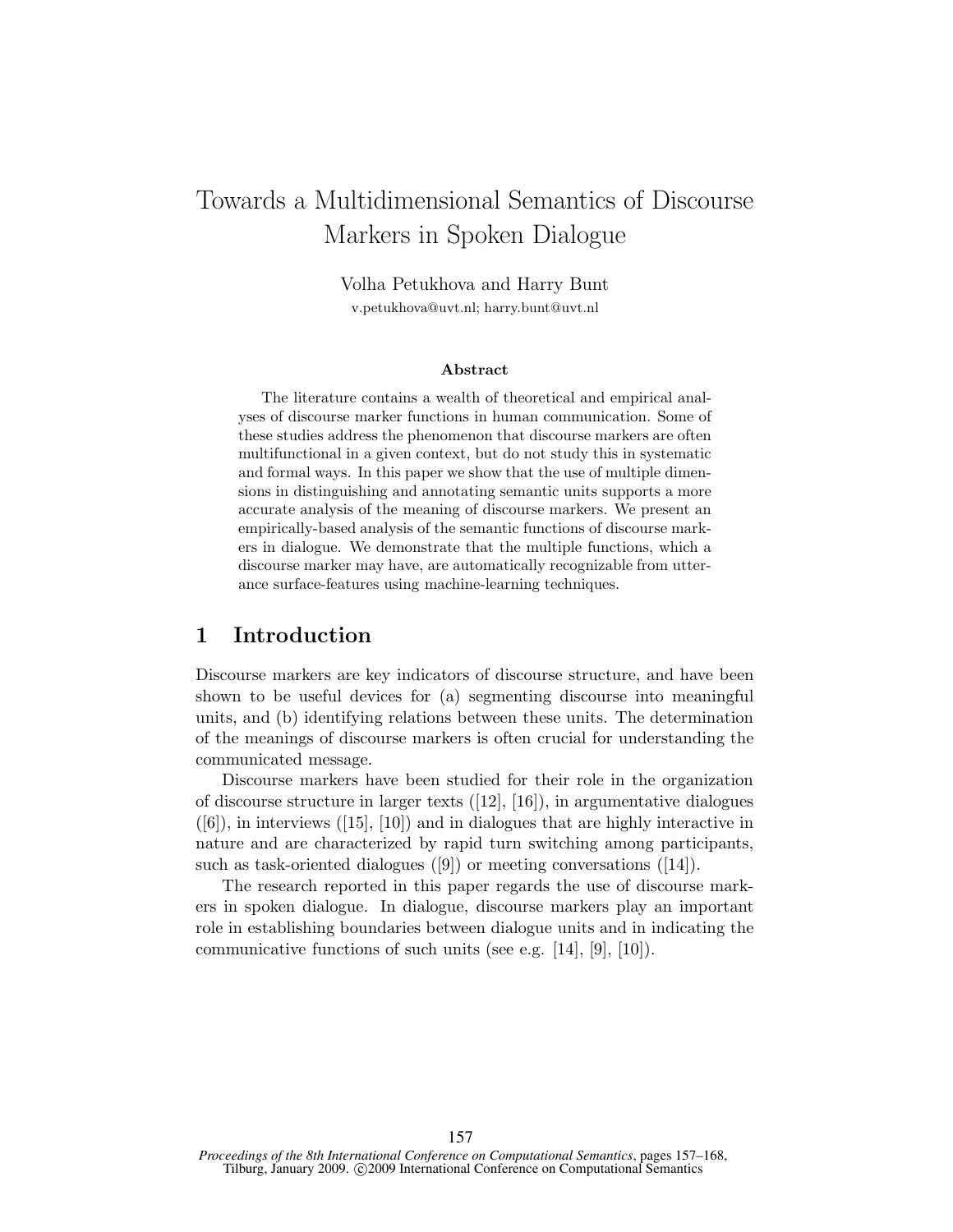- (1) A1: it ties you on in terms of the technologies and the complexity that you want A2: like for example voice recognition
	- A3: **because** that you might need to power a microphone and other things
	- A4: so thats one constraint there

In example (1) discourse markers are used by the speaker to indicate the steps in a sequence of arguments: he makes a statement (Inform); then he provides an example for this statement (Inform Exemplify); he justifies his choice (Inform Justification); and he draws a conclusion (Inform Conclude).

An important goal of studies of dialogue structure is to explore possible meanings and functions of discourse markers in dialogue as reflected in observable utterance features (prosodic, syntactic, lexical), to enable their successful recognition and classification.

One aspect of the meaning of discourse markers is that they may not only have a variety of semantic functions, but that they may also have several functions simultaneously – their *multifunctionality* (see [11], [1], [15] among others). This paper introduces a formal and systematic, empiricallybased approach to the study of the multifunctionality of discourse markers. We show how the multifunctionality of discourse markers can be described systematically by using a multidimensional model of the interpretation of communicative behaviour in dialogue (Section 2). Section 3 introduces the analysed data and features. We illustrate the multifunctionality of discourse markers in some detail for the example of and, as one of the most frequently used and ambiguous dialogue markers. We provide the results of statistical and machine-learning experiments on the automatic recognizability of discourse marker meanings, and give an overview of the observed multifunctionality of markers that occur in our data (Section 4). Conclusions and perspectives for further research are outlined in the final Section 5.

## 2 The notion of multifunctionality

The multifunctionality of discourse markers has been described first by Schiffrin in [15]. She distinguishes between (1) ideational structure, with relations between propositions, e.g. a cohesion relation, a topic relation or a functional relation; (2) action structure, which describes the organisation and constraints on the use of speech acts; (3) exchange structure, which is 'the outcome of decision procedures by which speakers alternate sequential roles and define those alternations in relation to each other'. Schiffrin argues that discourse markers may simultaneously have roles within each of these three structures, e.g. the discourse marker *and* may 'coordinate ideas' and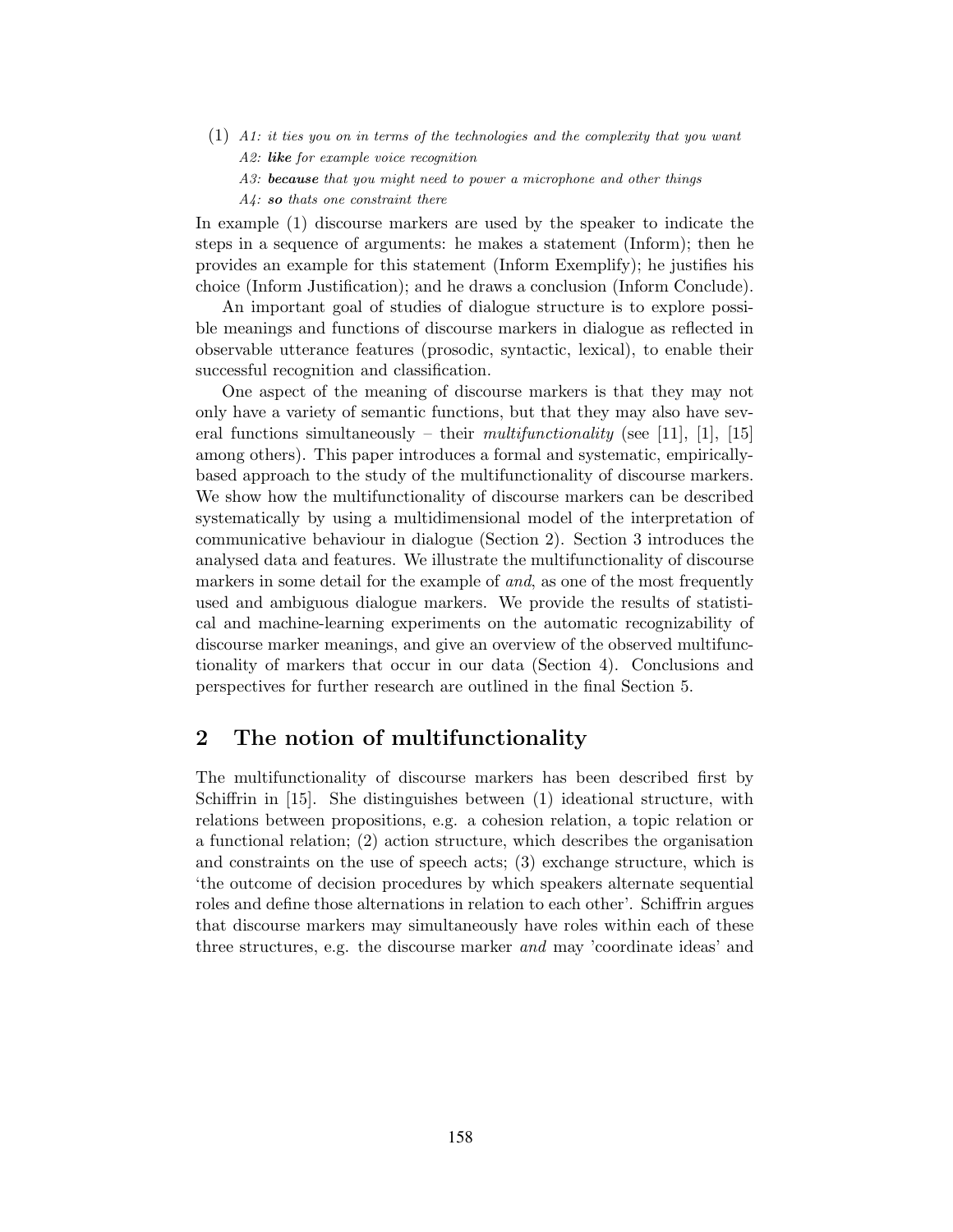'continue a speaker's action'. However, the multifunctionality of discourse markers in this study escaped extensive and formal description.

Hovy in [11] states that each discourse marker signals either (1) a 'semantic interpropositional relation', e.g. CAUSE or PART-OF, or (2) 'interpersonal intentions' (a communicative purpose of an utterance), e.g. to inform someone about a fact, or to instruct someone to do something, or (3) both. Moreover, according to Hovy each discourse marker 'articulates a rhetorical relation', such as Elaboration or Presentational-Sequence. Hovy argues that there are several parallel simultaneous structures that underlie coherent discourse and argues that an adequate description of discourse requires at least four distinct structural analyses: semantic, interpersonal/goal-oriented, attentional/thematic, and rhetorical.

This approach seems to apply very well to the analysis of the meaning of discourse markers in dialogue. Discourse markers may have various communicative purposes (also called communicative functions) in dialogue with respect to the underlying task or goal, attention, topic or arguments, turn management, etc. We only want to add that discourse markers may have various communicative functions *simultaneously*. For example, if the speaker wants to provide additional or more detailed information about something that he mentioned before, he can signal the relation between the two pieces of information by using discourse markers such as 'and', 'also', 'moreover'. The discourse marker signals an elaboration relation and the communicative purpose of the whole utterance, which contains the discourse marker, is Inform with the rhetorical function Elaborate. Additionally, the discourse marker is used here to show that the speaker wishes to continue in the speaker role (Turn Keep function).

In our analysis by 'multifunctionality' we mean the phenomenon of having multiple meanings simultaneously, which are related to the multiple purposes that an utterance may have in communication.

There are different forms of multifunctionality. Allwood in [1] claims that if an utterance is multifunctional, 'its multifunctionality can be sequential and simultaneous'. Bunt in [5] examines this claim using empirical data from several dialogue annotation experiments and concludes that sequential multifunctionality disappears if we take sufficiently fine-grained dialogue units into account (so-called 'functional segments' rather than turns). A functional segment is defined as 'a smallest(possibly discontinuous) stretch of communicative behaviour that has one or more communicative functions' ([8]). It was shown in [5] that even if we consider fine-grained units of communicative behaviour we do not get rid of simultaneous multifunctionality; and the minimum number of functions that one segment may have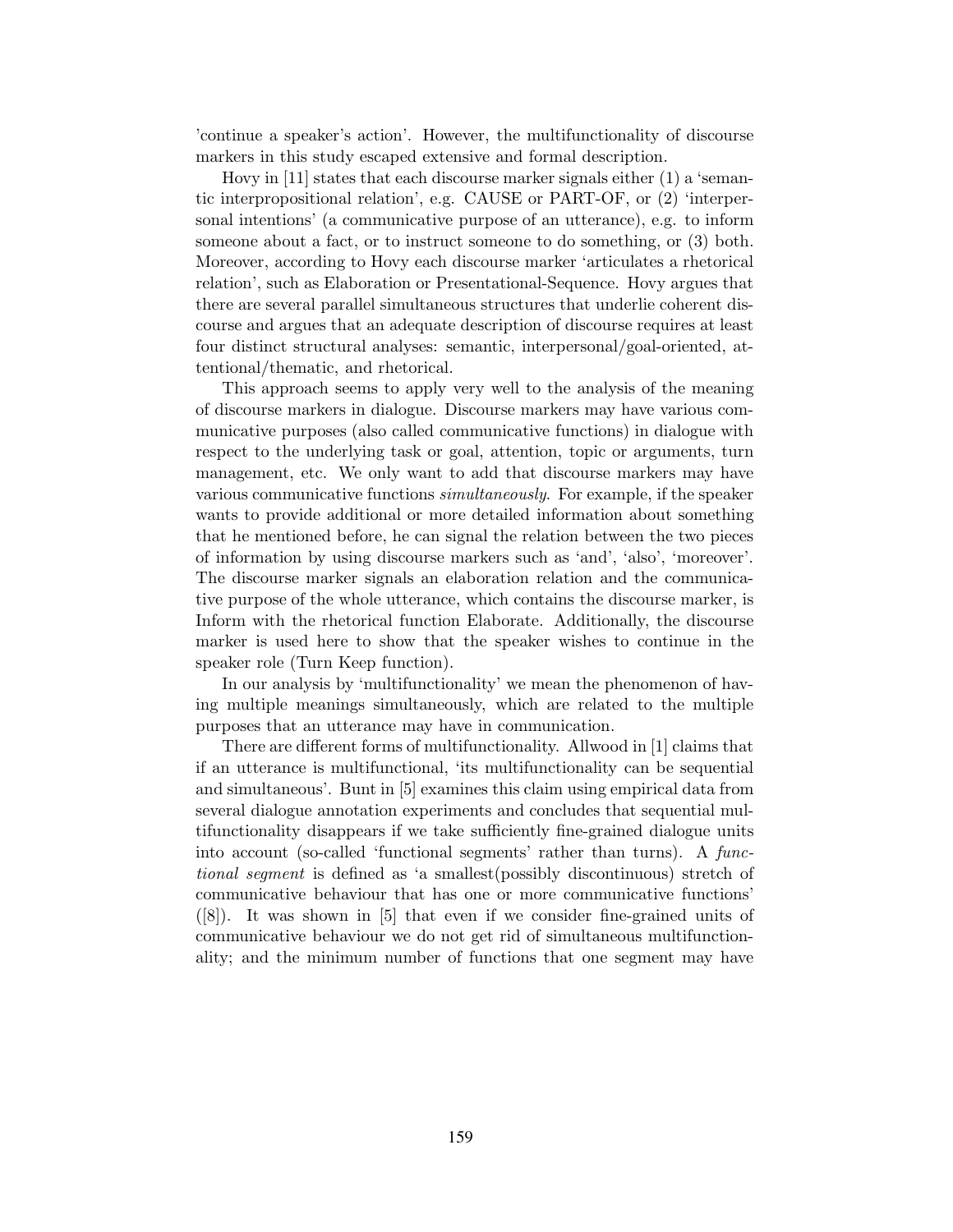in dialogue is 1.3 on average. The number of functions grows rapidly if we take forms of multifunctionality into account such as implicated and entailed functions, feedback levels, and indirect functions.

It is noticed in [5] that pragmatically implicated functions, e.g. an expression of thanks also expressing positive feedback, are a true source of multifunctionality. Logically entailed functions, such as the positive feedback on understanding that is entailed by answering a question or accepting an offer, can also be important. For the purpose of this study, however, we left such forms of multifunctionality out of consideration. This has two reasons. First, we believe that discourse markers as such do not signal any implicated or entailed functions. Second, since we want to operate on the basis of observable utterance features (prosodic and linguistic) that can be extracted automatically from raw data, to investigate how dialogue participants express and recognise the intended and explicitly indicated multiple functions of dialogue utterances.

In the next section we first describe the relevant aspects of the semantic framework that we will use to study the multiple meanings of discourse markers in dialogue in a systematic fashion.

## 3 Semantic framework

The semantic framework of Dynamic Interpretation Theory (DIT, [3]) takes a multidimensional view on dialogue, in the sense that it views participation in a dialogue as being engaged in several activities simultaneously, such as trying to advance a task that motivates the dialogue, providing communicative feedback, taking turns, and so on. Communicative behaviour is interpreted in terms of bundles of update operations on participants' information states (or 'contexts'); such update operations consist of a semantic (referential, propositional, or action-related) content and a communicative function, which specifies what an addressee is supposed to do with the semantic content in order to update his information state [5]. Consider the following dialogue fragment:

 $(2)$  A1: that's why i think the option of the kinetic thing A2: which basically means as long as you shake it like an automatic watch  $D1: -1.78$ <sup>1</sup> but D2: are people gonna wanna shake their movie controller?

<sup>&</sup>lt;sup>1</sup>Here and further in text figures given in brackets indicate the token duration in seconds; figures without brackets indicate silence pauses between tokens in seconds.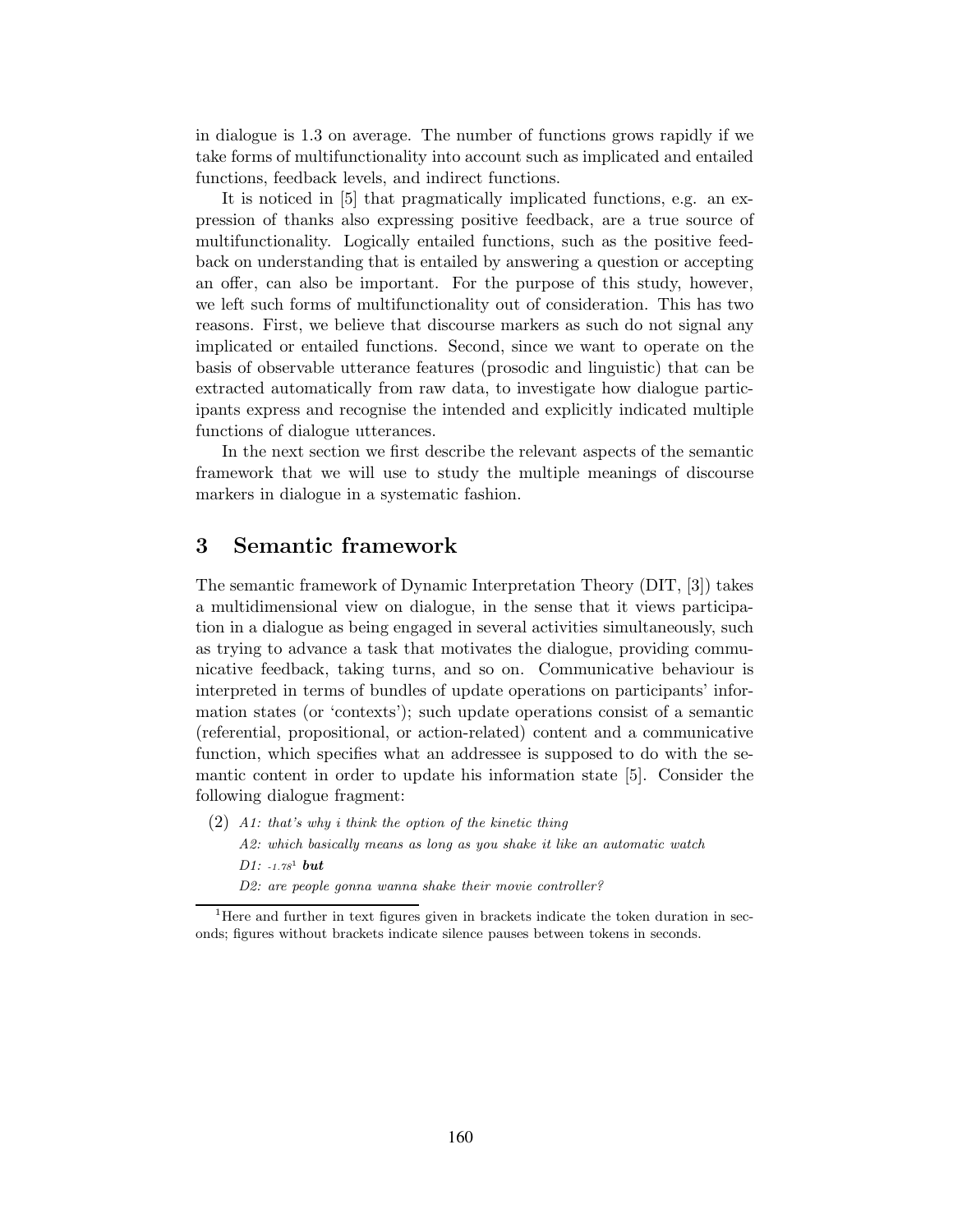Utterance (D1) is multifunctional, since it indicates that (1) the speaker wants to have the turn by interrupting the previous speaker (signalled by 'but' overlapping A3); (2) the speaker interpreted and evaluated the utterances A1 and A2 successfully; and (3) the speaker encountered a problem in applying the information from the previous utterances (due to the adversative meaning of 'but'  $)$  – he probably does not agree with the previous claim or needs some clarification, which is indeed expressed in D2. Thus, as the example shows, the various functions of 'but' are related to different 'dimensions' of the interaction [4], such as the allocation of the speaker role and the processing of previous utterances.

In DIT the information which can be addressed is divided into: the domain or task (Task), feedback on the processing of previous utterances by the speaker ( $Auto-feedback$ ) or by other interlocutors ( $Allo-feedback$ ), managing difficulties in the speaker's utterance production ( $\textit{Own-Communication}$ ) Management) or that of other interlocutors (Partner Communication Management), the speaker's need for time to continue the dialogue (*Time Man*agement), establishing and maintaining contact (Contact Management), the allocation of the next turn (Turn Management), the way the speaker is planning to structure the dialogue (Dialogue Structuring), and attention for social aspects of the interaction (Social Obligations Management).

It was observed in DIT that some utterances have communicative functions that can be applied to any kind of semantic content (general-purpose  $(GP)$  functions). In particular, they can be applied not only to content information concerning a certain task or domain, but also to information concerning the communication, e.g. an Inform like 'First of all we need to discuss the project finances' is used to introduce a new topic into the discussion. Dimension-specific (DS) functions, by contrast, are applicable only to information concerned with a specific dimension of communication, e.g. using the utterance 'Let me see' the speaker indicates that he needs some time to do something in preparation of continuing the dialogue (Stalling act). The phenomenon of general-purpose functions means that, when a stretch of communicative behaviour has a GP function, its full functional characterization requires in addition also the specification of the dimension that is addressed, so we get characterizations like Feedback Question and Task Suggestion.

We found that discourse markers are used (i) as 'preface' of a range of GP functions, in particular Informs of various rhetorical kinds; (ii) as indicators of dialogue acts with a DS function, e.g. of topic shifts; and (iii) as fullblown dialogue acts (without explicit semantic content), e.g. as a Turn Take act. This means that discourse markers can have two kinds of meanings: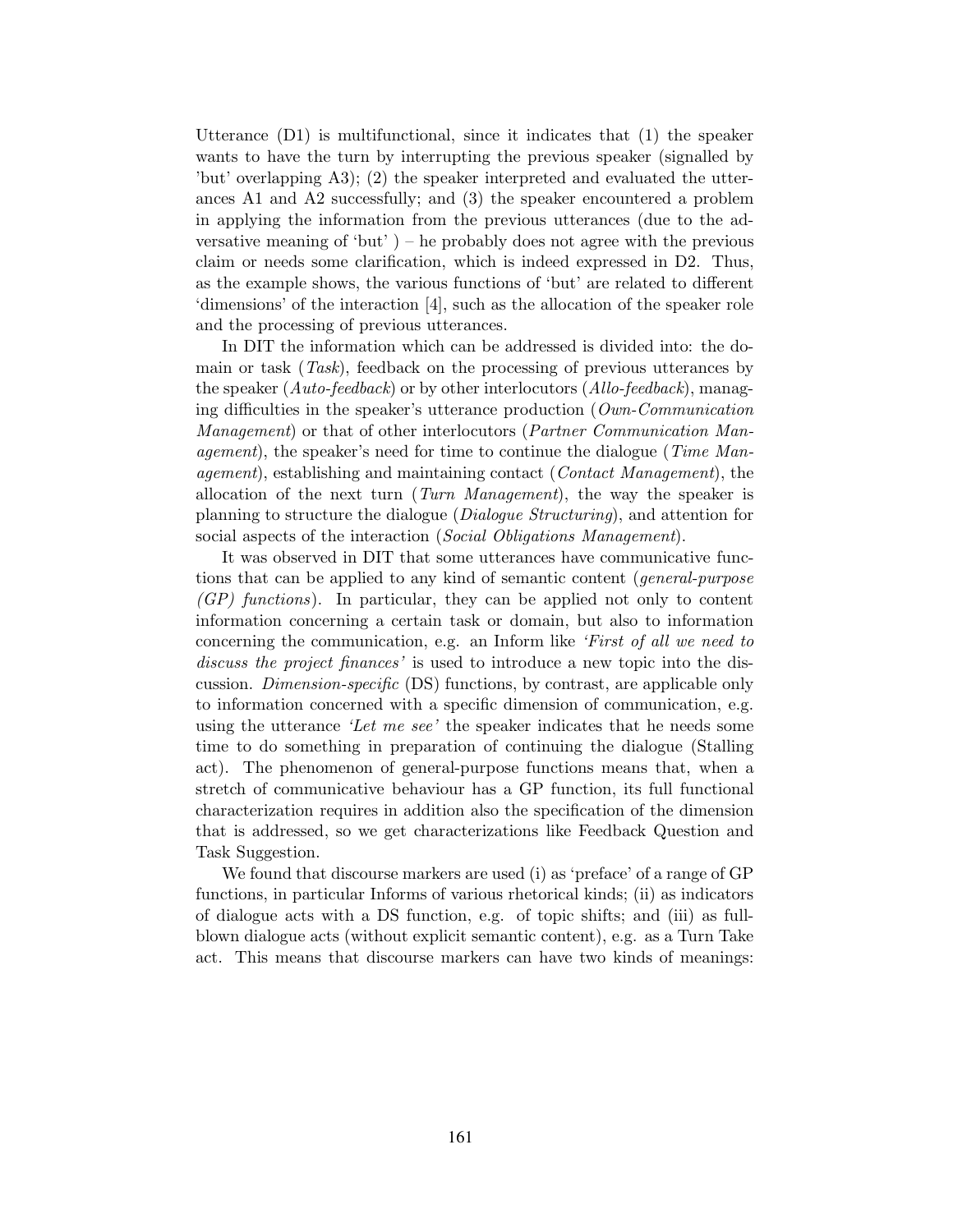as a dialogue act, i.e. as a context update operator, and as an element that contributes to the determination of the communicative function of a dialogue act with either a GP- or a DS-function.

The DIT framework supports a 'multidimensional' semantics by relating context update operators to different compartments of structured context models which include, besides information states of the usual kind (beliefs and goals related to a task domain), also a dialogue history, information about the agent's processing state, beliefs about dialogue partners' processing states, information and goals concerning the allocation of turns, and so on, relating to the various 'dimensions' that dialogue acts belong to. The interpretation of a multifunctional stretch of communicative behaviour corresponds to updating the context models of the communicating agents in multiple ways, combining the effects of each of the component functions. For example:

(3) B1: what anybody wants to add about what they don't like about remote controls  $A1:0.48$  and you keep losing them

Since it answers B's Set-Question B1, utterance A1, which includes the discourse marker and, updates the context model of participant B with the information that<sup>2</sup>: (1) A believes that B wants to know which elements of a given set have a given property; (2) A believes that B believes that A knows which elements of that set have that property; (3) A believes to know which elements of that set have that property; and (4) A believes that B made the turn available. Thus, the simultaneous performance of the turn management and feedback acts through the use of A1, in particular of and, constitutes the multidimensional interpretation of what A says.

## 4 Data analysis and classification experiments

#### 4.1 Corpus data and automatically extracted features

For the empirical semantic analysis of discourse markers we selected three meetings from the AMI meeting corpus.<sup>3</sup> Our data contain 17,335 words which form 3,897 functional segments with an average length of 4.4 words. Average turn length is 7.7 segments.

All the features that we used were low-level features, automatically extracted both from the transcriptions and from sound files. In this respect our analysis differs from those where manually labelled intonational information is used such as tones and pitch accents ([10]), or automatically derived

<sup>2</sup>For a formal representation of updates in participants' information state see [13].

 ${}^{3}$ Augmented Multi-party Interaction (http://www.amiproject.org/).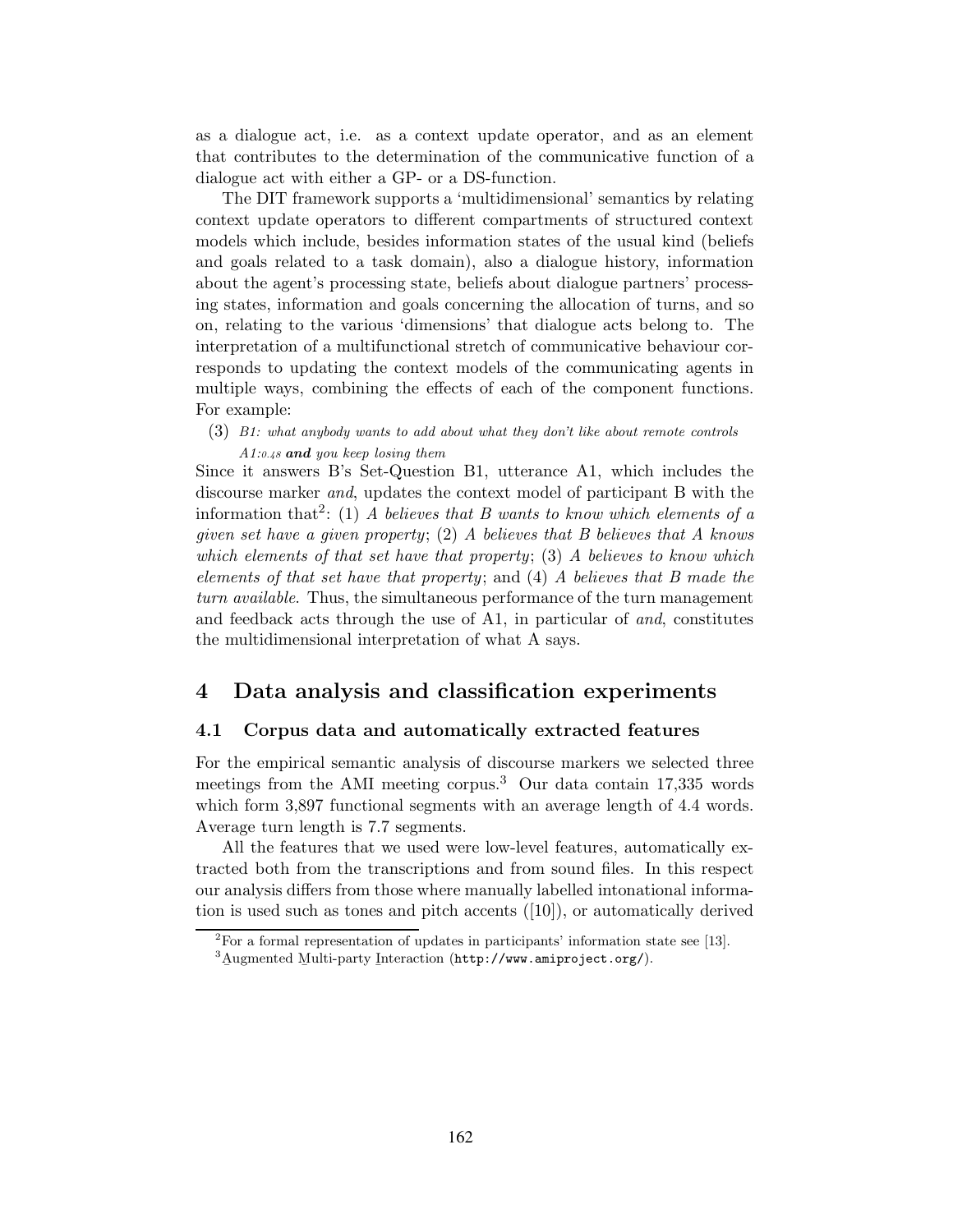syntactic information ([14], [16]) such as parts-of-speech. Our aim was to discover how well a classifier can perform if no other external knowledge sources are available and only the output of the speech recogniser is accessible. The features relate to prosody, word occurrence, and collocations.

Prosodic features were minimum, maximum, mean, and standard deviation of pitch (F0 in Hz), energy (RMS), voicing (fraction of locally unvoiced frames and number of voice breaks), speaking rate (number of syllables per second) and segment *duration*.<sup>4</sup> Word occurrence is represented by a bagof-words vector<sup>5</sup> indicating the presence or absence of words in the segment. As lexical features bi- and trigram models were constructed.

#### 4.2 Dialogue act tagset and notes on segmentation

The training data was manually annotated using the  $DIT^{++}$  annotation scheme.<sup>6</sup> The DIT<sup>++</sup> taxonomy is multilayered and multidimensional, with a conceptually well-defined set of communicative functions, supporting dialogue act annotation in multiple dimensions simultaneously.

The utterances were segmented per dimension following the approach in [8], which leads to a more accurate analysis of human communication than the segmentation of dialogue in single sequences of utterances, since utterances may contain functional 'holes' due to protractions, repairs, restarts, etcetera. Moreover, participants may interrupt each other and talk simultaneously, and utterances may also spread over several turns. A meaningful unit in this approach is a *functional segment* as defined in Section 3. An example of per-dimension segmentation is given in Figure (1).

#### 4.3 Results: multifunctionality of discourse markers

We do not aim in this paper to discuss all discourse markers which occur in our corpus data, we rather demonstrate the minimal multifunctionality of the most frequently used discourse markers in dialogue and discuss the case of and in more detail.

Table 1 lists some discourse markers (DMs) identified in the studied corpus with their absolute frequency in the corpus, gives an overview of their

<sup>4</sup>We examined both raw and normalized versions of these features. Speaker-normalized features were normalized by computing z-scores  $(z = (X - mean)/standard deviation)$ , where mean and standard deviation were calculated from all functional segments produced by the same speaker in the dialogues. We also used normalizations by the first and prior speaker turn.

<sup>5</sup>With a size of 1,640 entries.

 $^6\rm{For}$  more information about the tagset and the dimensions that are distinguished, please visit: http://dit.uvt.nl/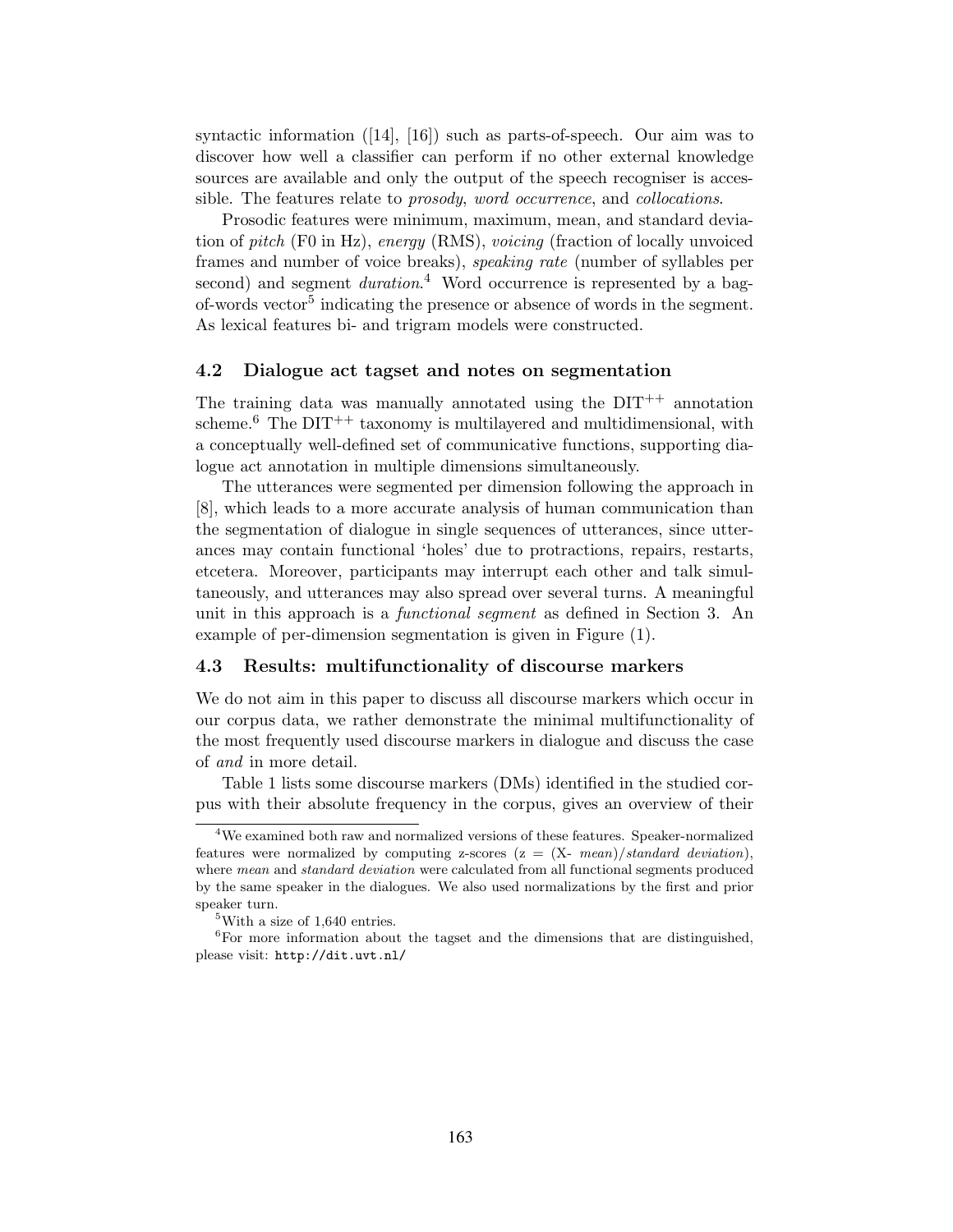| Speaker | Dimension     |                                              |    |                              |       |                  |       |                                                   |  |  |
|---------|---------------|----------------------------------------------|----|------------------------------|-------|------------------|-------|---------------------------------------------------|--|--|
| Al      | Task          | We're aiming a fairly young market<br>Inform |    |                              |       |                  |       |                                                   |  |  |
|         |               | <b>Do</b>                                    | wu |                              | think | then             |       | we voice should really consider voice recognition |  |  |
| B1      | Task          | Propositional Question                       |    |                              |       |                  |       |                                                   |  |  |
|         | Auto-Feedback |                                              |    |                              |       | Pos.execution A1 |       |                                                   |  |  |
|         | Turn M.       | Turn-Assign to A                             |    |                              |       |                  |       |                                                   |  |  |
|         |               | What                                         |    | What do you think            |       |                  | Craig |                                                   |  |  |
| B2      | Task          |                                              |    | Set-Ouestion                 |       |                  |       |                                                   |  |  |
|         | Turn M.       | Turn Take                                    |    |                              |       |                  |       | Turn Assign to C                                  |  |  |
|         |               | Well                                         |    | did                          |       | <b>VOII</b>      |       | not say it was the adults that we're going for    |  |  |
| CI.     | Auto Feedback | pos execution B2<br>neg execution B1         |    | Propositional Question to A1 |       |                  |       |                                                   |  |  |
|         | Turn M.       | Turn-Accept                                  |    |                              |       | Turn-Assign to A |       |                                                   |  |  |

Figure 1: Example of per-dimension segmentation.

observed mutlifunctionality by indicating the average number of communicative functions in our dialogues, and lists the observed communicative functions. Note that all DMs serve more than one communicative func-

| <b>DM</b>    | Occurr<br>ence | Multi-<br>functio<br>nality | <b>GP</b>                                    | Auto<br>Feedback                    | Allo<br>Feedback | Turn<br>M.                      | Time<br>M. | DS                              | Contact<br>M. | <b>OCM</b>      |
|--------------|----------------|-----------------------------|----------------------------------------------|-------------------------------------|------------------|---------------------------------|------------|---------------------------------|---------------|-----------------|
| and          | 214            | 2.6                         | elaborate<br>suggest<br>exemplify<br>explain | pos.<br>evaluate<br>pos.<br>execute | pos.<br>execute  | take<br>grab<br>keep            | stall      | topic shift                     |               |                 |
| because      | 37             | 1.2                         | justify<br>explain                           |                                     |                  | keep                            | stall      |                                 |               |                 |
| hut          | 87             | 1.9                         | disagree<br>correction<br>explain<br>warning | pos.<br>evaluate<br>neg.<br>execute | neg.<br>execute  | take<br>grab<br>keep            | stall      | topic shift                     |               | retract.        |
| I mean       | 41             | $\overline{c}$              | elaborate                                    |                                     |                  | keep                            |            |                                 |               | retract         |
| Like/such as | 70             | 1.7                         | exemplify                                    |                                     |                  | keep                            | stall      |                                 |               |                 |
| oh           | 31             | $\overline{2}$              | answer                                       | neg/pos.<br>execute                 |                  | grab<br>accept                  | pause      | topic<br>shift                  |               | error<br>signal |
| so           | 226            | $\overline{2}$              | conclude<br>suggest<br>elaborate             | pos.<br>execute                     |                  | take<br>grab<br>keep<br>release | stall      | topic shift<br>preclose<br>open | indicate      | retract         |
| then         | 45             | 1.9                         | instruct<br>elaborate<br>suggest             | pos.<br>execute                     |                  | keep<br>grab<br>take            | stall      | topic shift                     |               |                 |
| well         | 63             | 2.1                         | disagree<br>correction<br>explain            | pos.<br>execute                     | neg.<br>execute  | grab<br>take<br>accept<br>keep  | stall      | topic shift                     |               | retract         |
| you know     | 84             | 23                          |                                              |                                     | check<br>elicit  | give<br>keep                    | stall      |                                 | check         | retract         |

Table 1: Distribution and observed multifunctionality of discourse markers.

tion. And is the most multifunctional discourse marker in our corpus and because the least multifunctional one. Because mostly prefaces Informs with the rhetorical functions Justify or Explain, and only in 2.4% of all cases is used to simultaneously perform Turn Keeping and Stalling acts. All discourse markers, except 'you know', preface GP functions in Task or other dimensions (often in Discourse Structuring and Feedback) and may perform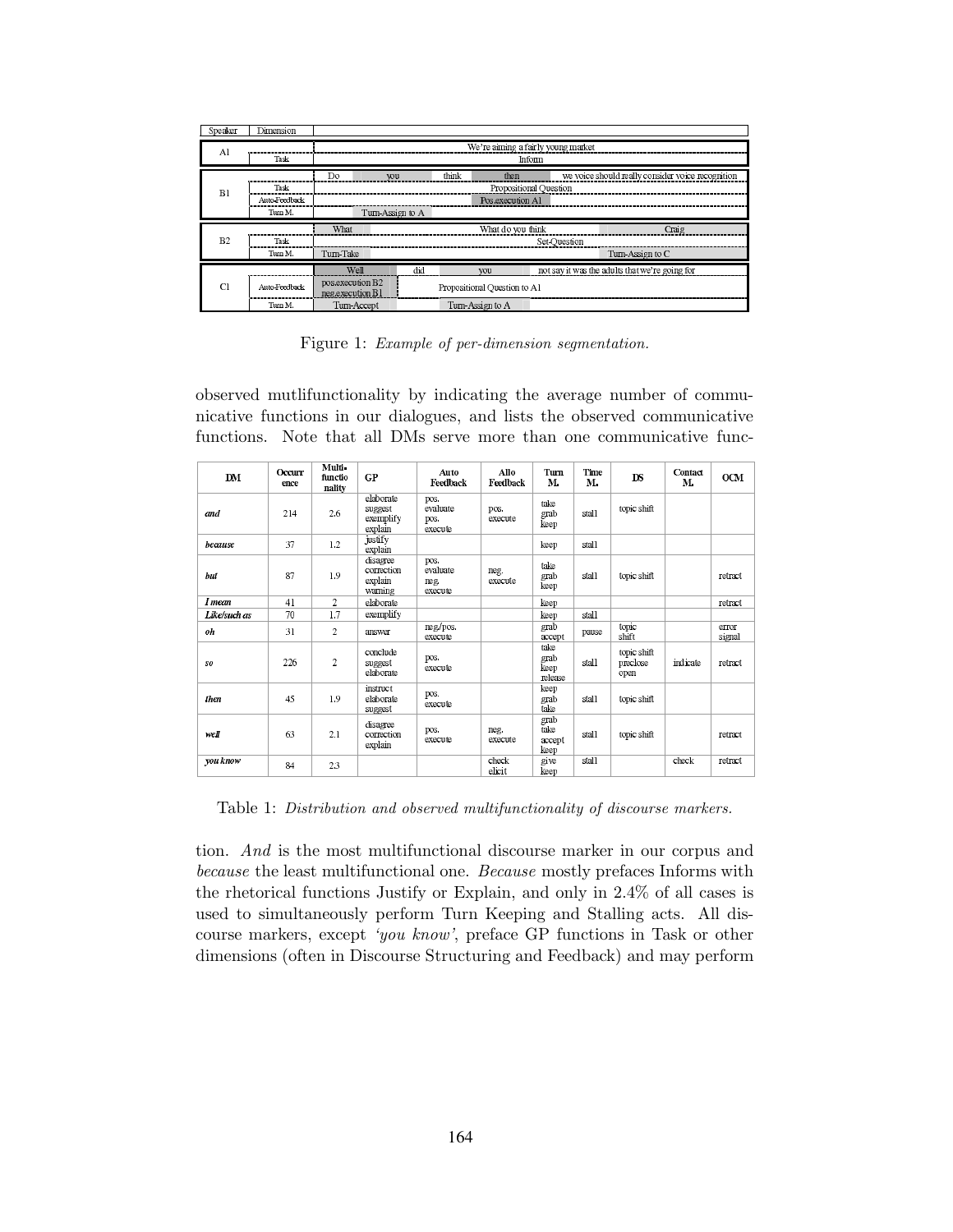dialogue acts addressing other dimensions simultaneously, as we will illustrate for and below. This pattern is observed for 50.7% of all studied DMs. A discourse marker may also perform full-fledged dialogue acts addressing more than one dimension simultaneously (as in example 2). This is often the case for Turn Management in combination with Feedback, Time Management, Discourse Structuring and Own Communication Management (27.7% of all discourse markers are observed to be used in this way). It was noticed that at most 3 dialogue acts are performed by one discourse marker in a given context, e.g. feedback, turn and time management acts. A third pattern of DM use, which was observed in 18.2% of cases, is as a single dialogue act, e.g. a turn taking act or a feedback act. In the rest (3.4%) discourse markers are part of general purpose functions and do not perform a dialogue act on their own.

And is one of the most frequently used discourse markers in our corpus. The corpus contained 470 occurrences of and, where about 54.5% is not used as a discourse marker and the rest of 45.5% as discourse marker. Differentiating between and as non-DM and DM is important for segmentation purposes. Used in clause-initial position or as an autonomous segment, and as DM so to speak brackets segments and helps define their boundaries. We investigated the prosodic and durational differences, and differences in surrounding material between the two basic uses of *and*, and performed machine-learning recognition experiments.

Experiments using the RIPPER rule inducer [7] showed that the two uses of and are well recognized automatically. An accuracy score of 80.6% was obtained on unsegmented data. Baseline score, in this case the percentage of the most frequent class (non-DMs), was 54.5%. There are significant mean differences ( $p < .05$ ) for both raw and speaker-normalized features in terms of duration (DMs are almost twice as long as non-DMs: 289-327ms and 173-217ms respectively); initial pause (there is no or a negligible small pause before non-DMs, and initial pauses before DMs range between 59 and  $228\,\text{ms}$ ; mean pitch (*and* as DM has higher mean pitch:  $> 12\,\text{Hz}$ ). Preceding and following tokens as features also have high information gain. And as DM is often so to speak backed up between um, uh, so, then and also.

As a discourse marker, and may have various and multiple communicative functions (see Table 1). And may signal that the upcoming speech is adding new information or used in explanatory sequences [15], like Inform Explain in (4):

- (4) A1: like you said a problem was how many components are in there A2:  $um (0.4)$ 
	- A3: 0.28 and  $(0.12)$  the power is basically a factor of that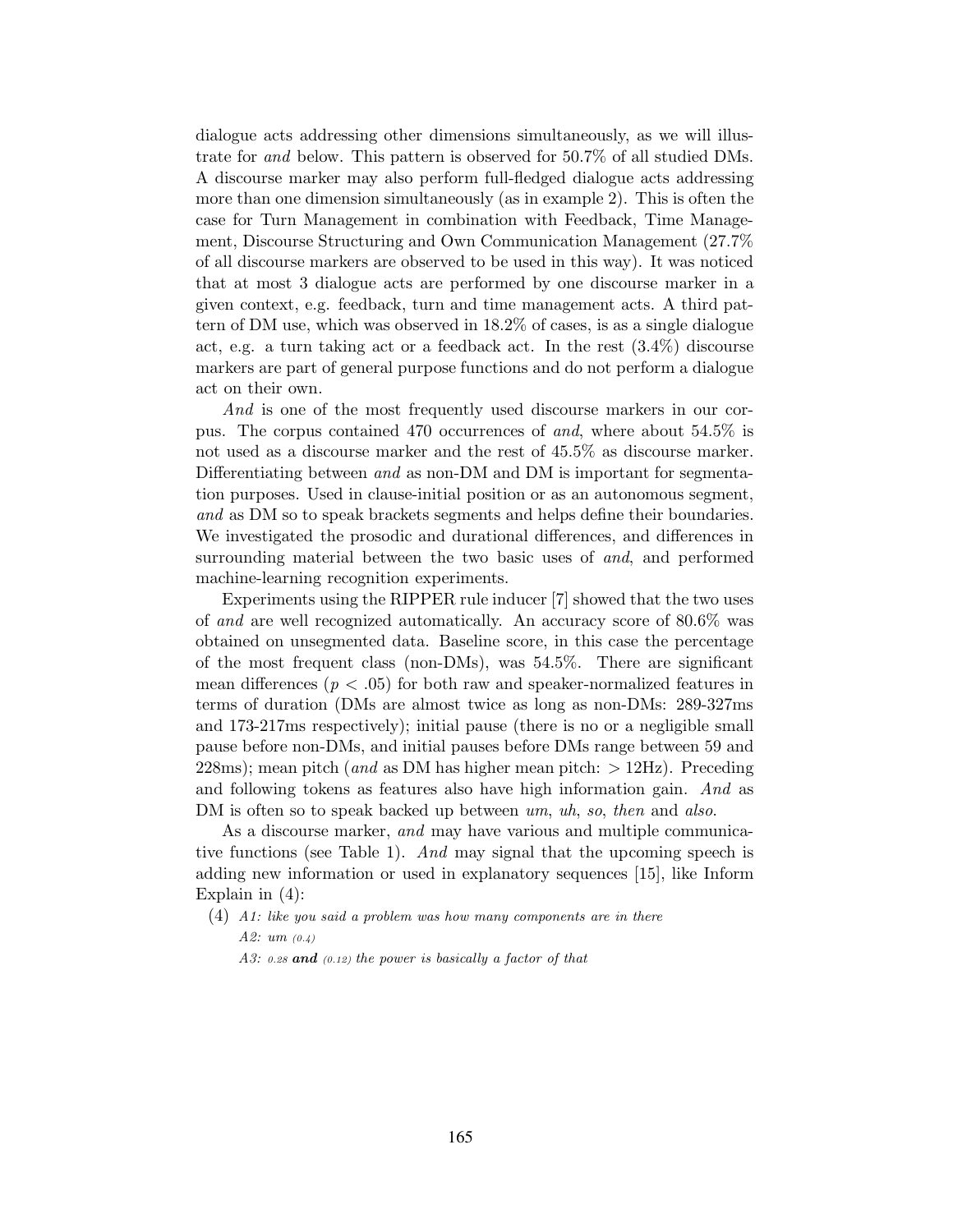$A4$ : 0.55 um (0.47) and (0.32) this affects you in terms of the size of your device A5: 0.59 um  $(0.26)$  and  $(0.16)$  that would have some impact

And can also mark the transition from one discussion topic to another by introducing topic shifts, for example:

(5) A1: you could group plastic and rubber, but it might be easier to use one D1: -0.29 mm-hmm

A2:  $0.74 \text{ um } (0.32)$  and  $(0.2)$  the other components are logic chips

| <b>Classification task</b>          | RL   | Ripper  |
|-------------------------------------|------|---------|
| Task                                | 23.5 | $51.2*$ |
| Auto-Feedback                       | 96.2 | 99.8*   |
| Turn Management                     | 53.9 | 82.6*   |
| Time Management                     | 92   | $99.2*$ |
| Discourse Structuring               | 98.5 | 92.5    |
| Partner Communication<br>Management | 99.7 | 99.8    |

Table 2: Overview of accuracy on the baseline (BL) and the classifier on the prediction of communicative functions of 'and' in different dimensions obtained using 10-fold crossvalidation experiments.  $*$  significant at  $p <$ .05, one-tailed z-test.

In 57% of all cases and is used as a marker of speaker continuation (turn keeping) as illustrated in A3, A4 and A5 in  $(4)$ . And in A2 in  $(5)$  also has a positive allo-feedback function related to the utterance D1.

We trained the RIPPER rule inducer to automatically classify the communicative functions of and in several dimensions. The results are shown in Table 2. The classifier outperforms the baseline, which for all tasks is the percentage of the majority class (e.g. Elaboration in Task),

except for the classification of Discourse Structuring and Partner Communication Management functions, for which there were not enough instances in the training set.

As for features, for the prediction of the Task dimension, the bag-ofwords feature representing word occurrence in the segment and word collocation features were important. For example, Inform Elaborate is often signalled by focusing adverbs like especially, mainly, additionally, etc, or contains relative pronouns like who, whose, which and that. The presence of some expressions of comparision was noted in Exemplifications, such as one of, rather than, like,comparing, by contrast, similar, etc. The most frequent words that occurred in Suggestions were maybe, might, better, should, could/can, probably and let's; and Discourse Structuring functions are marked by *next*, then, other and further. For all other dimensions prosodic features were more important than the surrounding lexical material. For example, for Turn Management functions duration, initial pause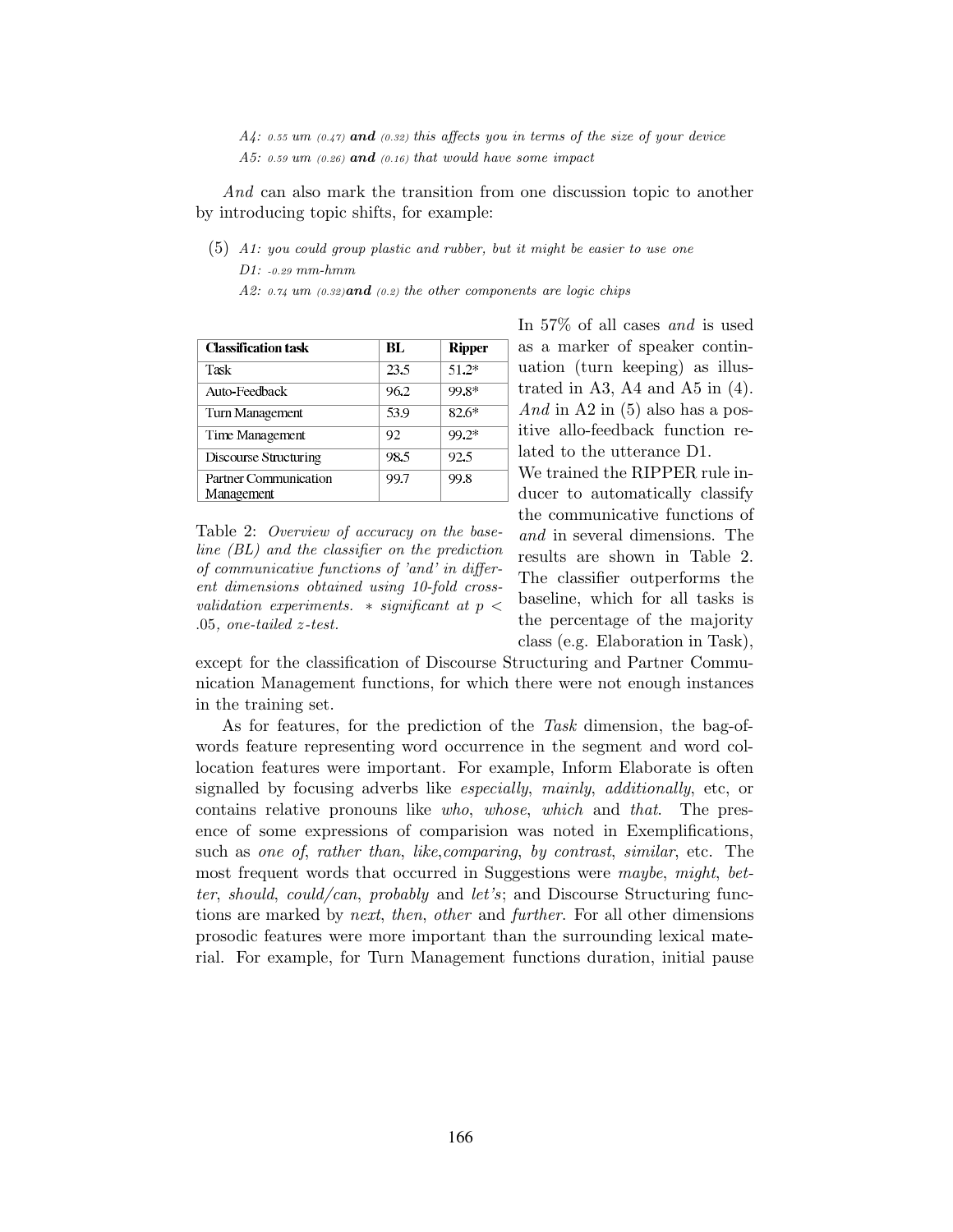and mean pitch are key features. Important is also the information about the current and the previous speaker. Speaker switch is an important sign of and in the Auto-Feedback dimension. Stallings were characterized by a long duration (about 585ms) and long initial pause (365ms), and a pause after (100ms). They also often were preceded and followed by  $um$  and  $uh$ .

## 5 Conclusions and future work

To summarize we can conclude that discourse markers are truly multifunctional dialogue units. The analysis of discourse markers as important instruments for the understanding of dialogue and its computational modelling can only benefit from a multidimensional approach to the exploration of their complex meaning.

We showed that discourse markers may simultaneously serve several communicative functions in different dimensions. They are good indicators of (plentiful) general-purpose communicative functions, such as informs, elaborations of various kinds, suggestions, warnings, disagreements, etc., mostly in relation to the task that underlies the dialogue, but they are also frequently used to create or maintain the conditions for successful interaction (indicating dialogue control acts). Our investigations showed that discourse markers may have communicative functions in all the dimensions distinguished in DIT, except perhaps in Social Obligations Management. We noted the importance of discourse markers for segmenting dialogue into meaningful units, since they so to speak bracket functional segments. Binary automatic classification of DM vs non-DM was successfully performed. The automatic recognition of the various and multiple communicative functions of discourse markers is even more important. Our automatic classification experiments showed that machine learning techniques can be profitably used in the automatic recognition of multiple meanings of dialogue markers.

For future work, we intend to extend the studies reported here in two directions. First, we plan to collect more annotated data containing a richer set of discourse markers and sufficient numbers of instances per class, so that we may increase the accuracy of the classifier for further evaluation of our model on unmarked examples (see [16]). Furthermore, since AMI meetings are face-to-face interactions and video recordings are available, we plan to consider other modalities besides speech audio, e.g. hand and head gestures, for better understanding of discourse markers functions in support of adequate computational dialogue modelling.